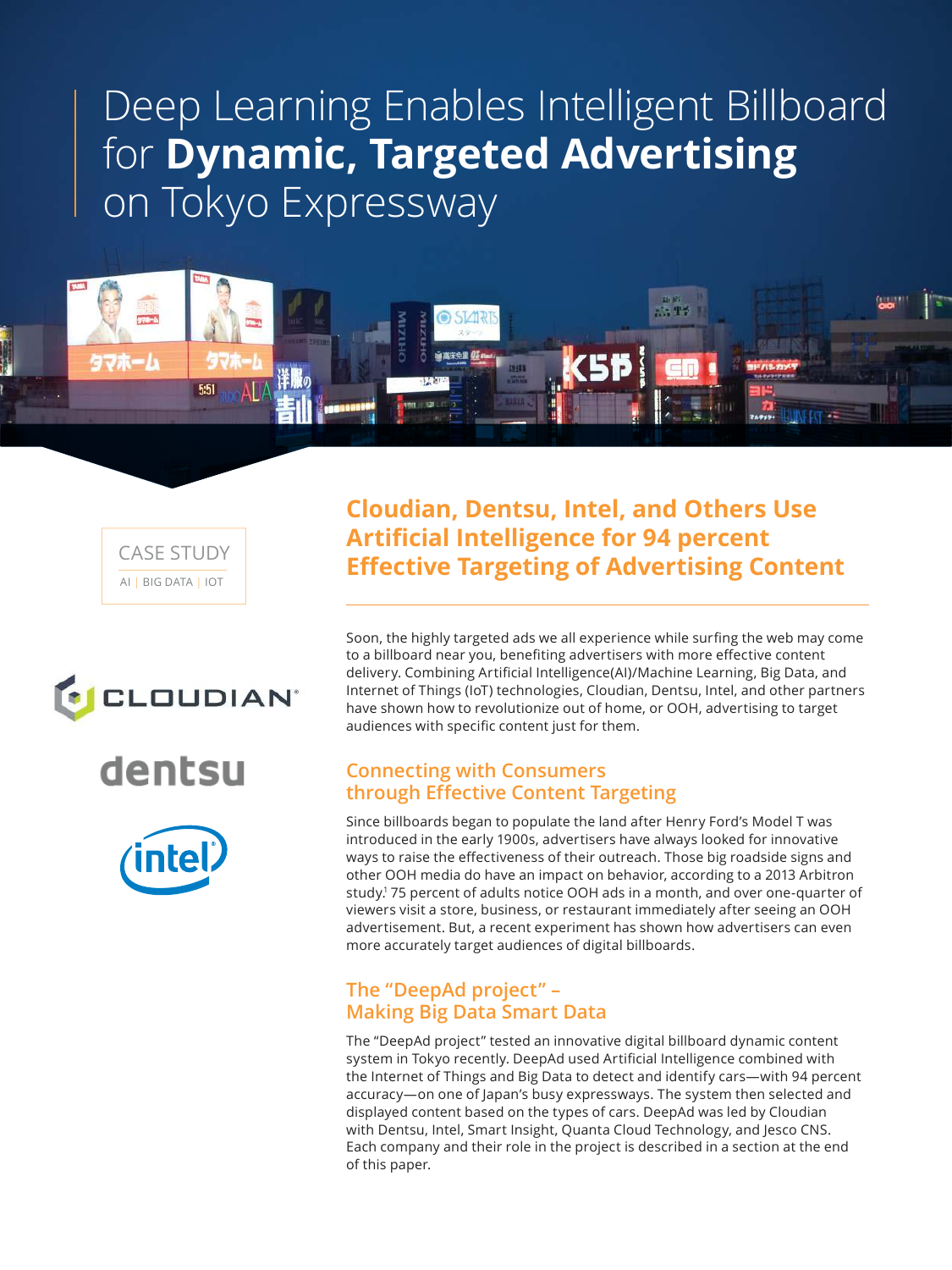Case Study | Deep Learning Enables Intelligent Billboard for Dynamic, Targeted Advertising on Tokyo Expressway



#### **DeepAd Architecture**

"The 'DeepAd project' used recognition, identification, and control through Machine Learning and Deep Learning to turn Big Data into Smart Data, delivering instant value that can lead to real time benefits for OOH advertising and other use cases," said Michael Tso, CEO and co-founder of Cloudian.

## **Smart Architecture for Smart Content**

The "DeepAd project" acquired images of passing cars using a video camera mounted on a digital billboard. As cars approached, about 350 meters away in front of the camera an Intel® NUC Mini PC mounted near the camera provided zooming controls to the camera, while simultaneously sending video data over a highspeed network to the Detection System located in the Cloudian data center several miles from the billboard site. The Detection System clarified the signal, removing vibration at the camera, and detecting overlapping

vehicles and motion, and sent tracking controls back to the Intel NUC for the period of recognition. The video camera and Intel NUC continued to watch the tracked automobile, while sending data to the Recognition System, which determined the make, model, and year of the car. The Recognition System then told the Intel NUC which billboard content to display for the recognized car. This all took place in about one-half of a second from the time the camera detected the car to the content selection. The content was displayed for about ten seconds.



#### **DeepAd Execution Flow**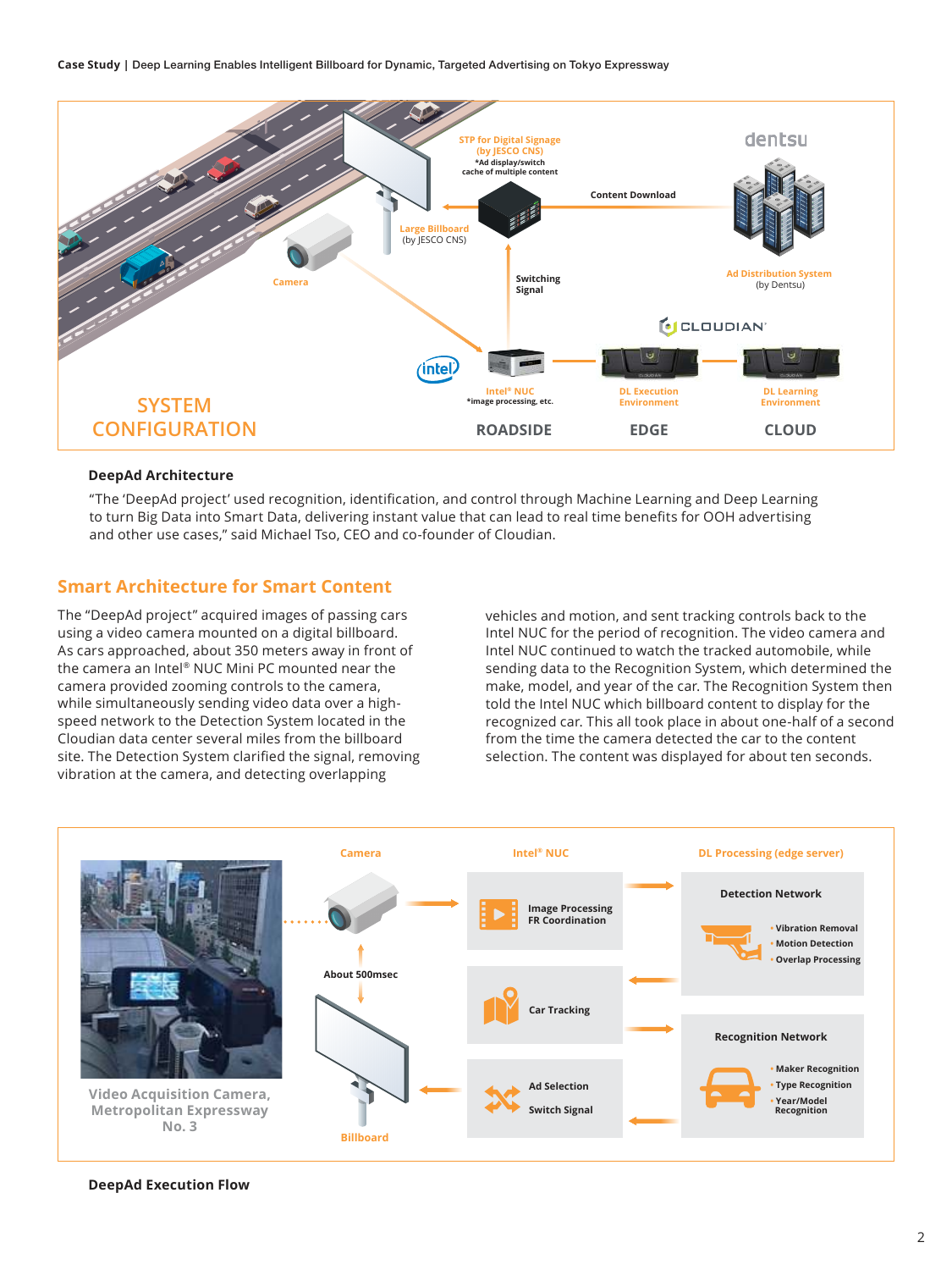The system was trained to recognize specific car models, which were classified in three different categories for the purpose of delivering targeted messages:

- Luxury cars—including all models of Mercedes, BMW, Audi, and Lexus
- Family cars—Toyota Prius\*, Aqua\*, and Vitz,\* plus Honda Fit\*
- Project member cars—a 2001 Honda Odyssey\*, a 2010 Subaru Outback\* BR9, and a 2001 Toyota Bb\*. These cars, driven by members of the DeepAd project passed by the camera several times

Until a car triggered the system, the digital billboard displayed current weather data (a). When a luxury car was detected, the content promoted golfing at a resort (b). The system presented family car drivers with content about a popular amusement park (c). Project members received a unique graphic image (d).

#### **Targeted advertising used in the DeepAd project:**





**b**) Luxury car detected

**a**) No car detected



**c**) Family car detected



**d**) Project member car detected

## **Leveraging Deep Learning for Real-Time Decisions**

To accurately recognize cars with 94 percent accuracy, the Deep Learning environment was fed as many as 5,000 images of each targeted car type to train the algorithm on the automobiles the system was to target. There was nothing special about the images; they were acquired publicly from automobile manufacturers' and dealerships' websites. The algorithm looked at key features of each car, such as fender radii (corner angle), headlights, and other characteristics, to determine the automobile maker, model, and year.

Cloudian developed the algorithms and other application code. The execution environment was run on Quanta Cloud Technology servers, while all data was stored on Cloudian's HyperStore\* servers. The execution environment was hosted in Cloudian's data center in Tokyo.

"Multi-core Intel® Xeon® Processor E5 family and the high performance of the servers due to their design and code running on Intel® architecture were critical to enabling the speed at which real-time detection, control, and decision making were possible," stated Ron Kasabian, Vice President of Big Data Analytics at Intel. "Having the small size with advanced performance of the Intel NUC kept the technology footprint small in the field, while delivering the speed needed to help accurately detect and track cars," he added.

"For everything to happen within one-half of a second was imperative, considering the speed at which drivers passed before the advertising zone," commented Mr. Tso.

"This experiment, supported by technology leaders, illustrates how a combination of advancing technologies can enable more effective targeting for OOH in real-time, while tracking moving automobiles on a busy expressway," said Mr. Jinnai.

The companies are continuing the experiment, with testing in a major shopping mall's parking center in Tokyo. "By detecting automobiles as shoppers enter the parking garage, we can target buyers with current sales and other purchasing opportunities within the mall," added Mr. Jinnai.



*" Thee DeepAd detection system was incredibly accurate, correctly recognizing vehicles 94 percent of the time. Such accuracy gives our customers unprecedented ability to target content to their audiences and increase the effectiveness of their ads."*

Ichiro T. Jinnai Director of Out of Home Media at Dentsu